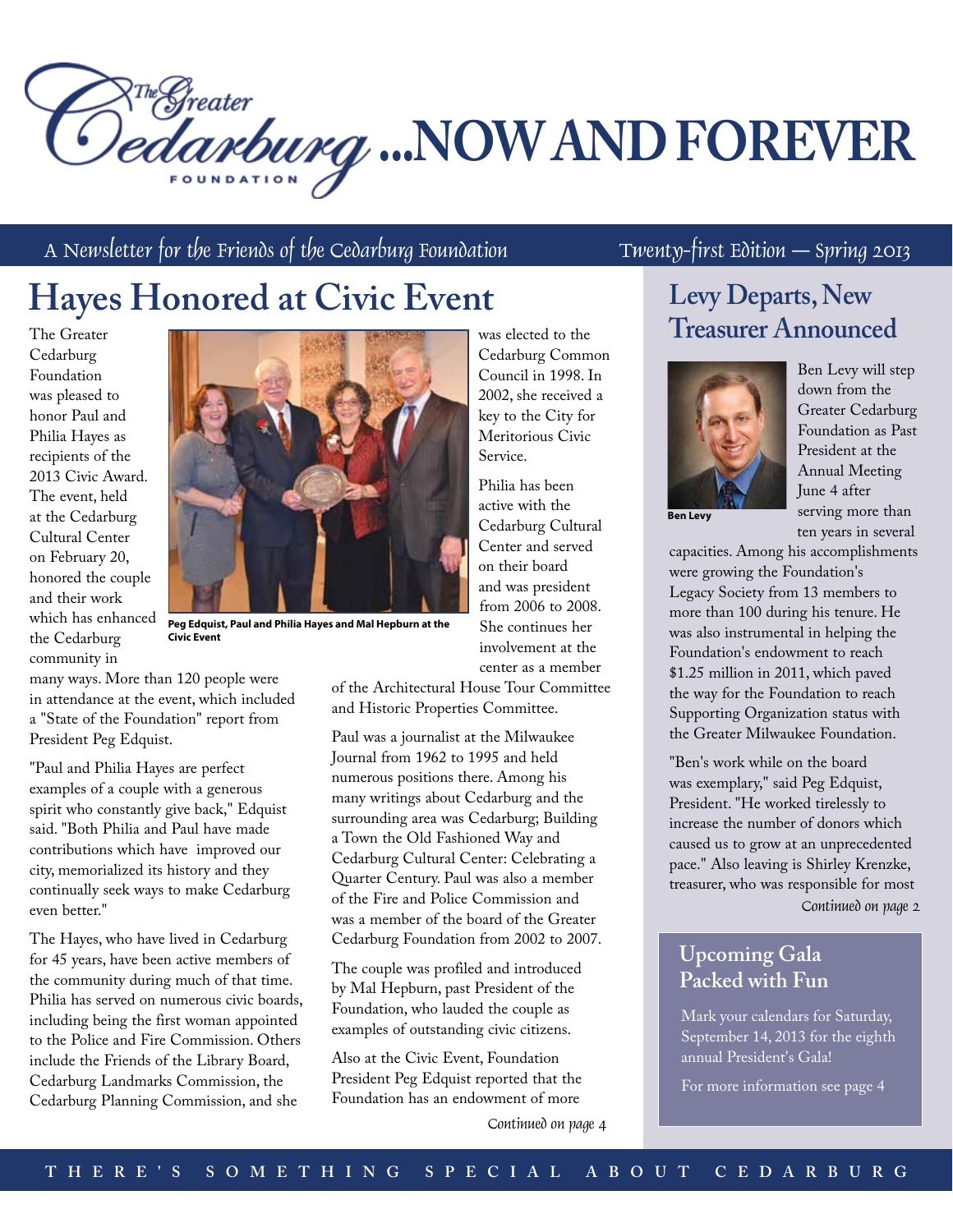### **Grant Cycle to be Started in 2014**

For the first time in its history, the Greater Cedarburg Foundation is streamlining its granting process. Joe Fazio, chairman of the Grant Committee, explained that currently, organizations who might qualify for a grant make requests for funds which are handled on a case-by-case basis throughout the year.

 In 2014, the Foundation will change this process and implement an annual grant cycle. A key element of the annual cycle is that the Foundation will promote the availability of funds, the timeline for the request and approval cycle, and funds available once a year. "The benefit to grant seekers is that they will know when to apply, how to apply and that funds are available," Fazio said. "The Foundation is hoping the annual cycle will increase the visibility of available funds and encourage requests for larger, more visible projects."

Fazio added that all applicants for grants must meet required guidelines and address one or more elements of the Foundation's mission, which includes:

- • Preserving and enriching our cultural heritage.
- • Enhancing our artistic and aesthetic experiences.
- • Providing educational, recreational and community service opportunities for all ages.

The first annual grant cycle will have a deadline sometime in late 2013 or early 2014 with grants being announced in late spring of 2014. An informational session for all grant seekers will be held this summer to explain the new process and answer any questions applicants may have. For any questions, please call the foundation at 262-377-7338 and ask for Will Janish.

## **Summer Sounds Acquires Airstream with the help of the Foundation**

Entertainers at the popular Summer Sounds concert series will have a mobile dressing room to use this summer thanks to a grant from the Greater Cedarburg Foundation. Organizers of Summer Sounds recently purchased a 27-foot Airstream trailer that will serve multiple purposes: as a dressing room for performers, as a traveling promotional vehicle for the concert series and as a place to record interviews and performances with artists.

In applying for the grant, John Wallus, vice president of Summer Sounds, noted that the competition continues to grow every year and so do their costs. "In order to keep Cedar Creek Park packed every Friday, we need to continue to seek out ways to differentiate Summer Sounds from other entertainment choices in the area," he said. The trailer, he added, will help attract top musical talent which, in turn, will keep the park full and provide maximum exposure for sponsors. The Airstream will be ready to go for the Summer Sounds opening concert on June 14.

Other grants awarded so far this year include:

• Funding for a legal advocate position for Advocates of Ozaukee (see picture).

#### **Levy Departing (from pg. 1)**

of the day-to-day financial operations of the foundation for nearly seven years. Replacing Krenzke will be Dan DenBoer. "Dan will be a wonderful treasurer for the Cedarburg Foundation," Krenzke said. "His experience and knowledge are a natural fit for the position. I expect the transition to go very well."

DenBoer has worked at the M&I Corporation (now known as BMO Harris) for 37 years and is currently Senior Vice President of Global Treasury Management and Correspondent Banking. He has worked with several local organizations,

- • The final installment of a three-year commitment to the new curling facility at the county fairgrounds.
- • A donation to the Kuhefuss House Museum on behalf of Civic Award Recipients Paul and Philia Hayes.



**Peg Edquist presents a grant for \$10,000 to John Wallus and Sue Shrader of Summer Sounds in front of their recently purchased Airstream trailer**



**Peg Edquist, President of the Greater Cedarburg Foundation, presents a grant for \$10,000 to Barbara Fisher, Executive Director of Advocates of Ozaukee County. The grant will be used to assist with the cost of a legal advocate to work with clients of the non-profit organization. Advocates also received nearly \$50,000 from the Greater Milwaukee Foundation as part of their Match Day campaign in March which matched funds raised locally with GMF funds.** 

including the City of Cedarburg Economic Development Committee, and was treasurer of Community United Methodist Church. He was treasurer for the Cedarburg Community Scholarship Fund from 2006 to 2012 and is currently treasurer for the Cedarburg Fire Department.

Also leaving the board are Mary Kay Bourbulas and Carole Blaney. "Everyone who serves on the board makes a difference," Edquist said. "I want to sincerely thank those who are leaving for their many years of service."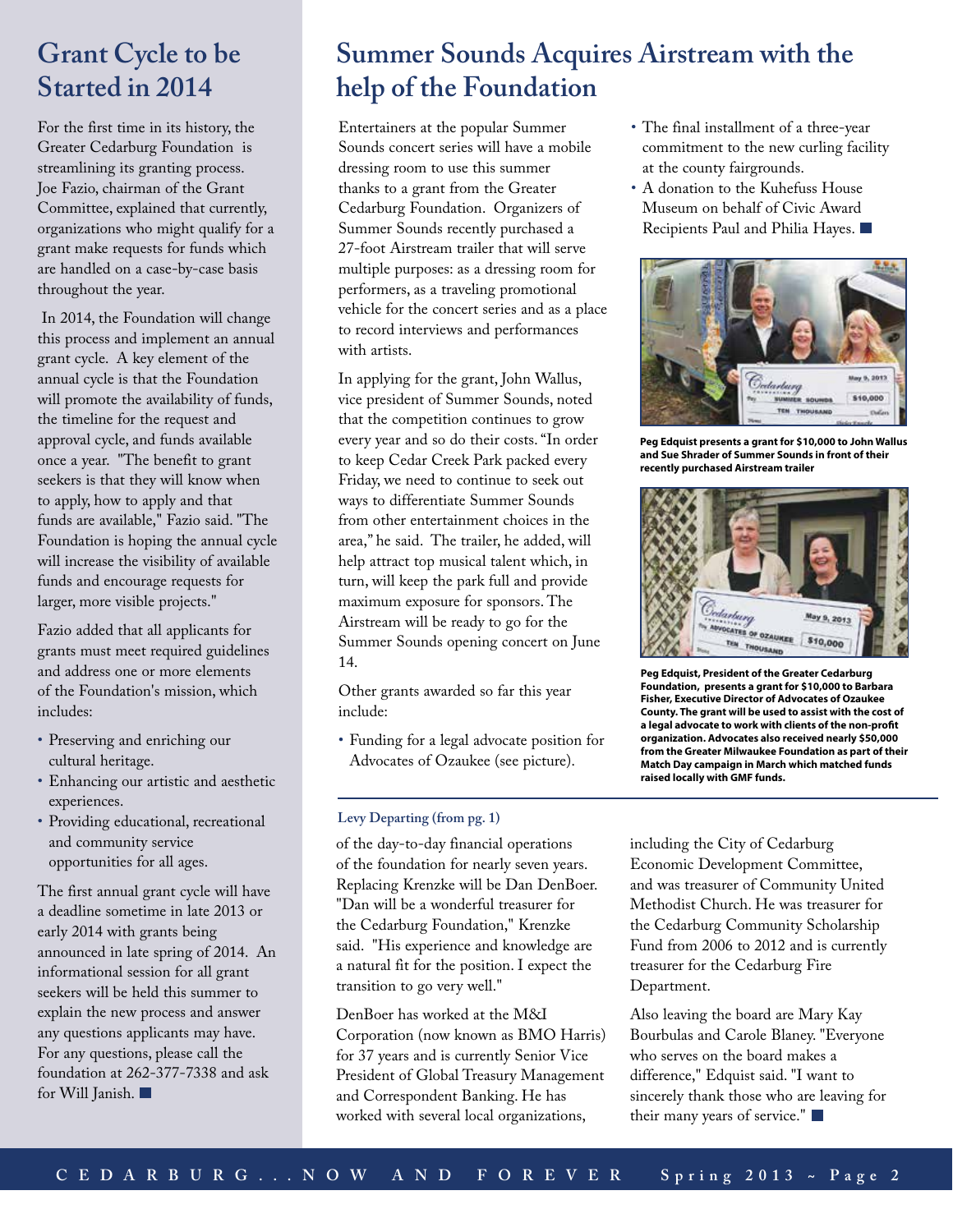### **LEGACY SOCIET Y**

Listed below are members of the Legacy Society - a group of individuals who share a commitment to support and sustain the many programs and projects that enhance the Greater Cedarburg Area. For information on becoming a member of the Legacy Society, please see our website or call Chris Smith at 414-765-3633.

Carol Alexander Mr. and Mrs. Daniel Argall Mr and Mrs. Scott Austin Mr and Mrs. James Baillon Mr. and Mrs. Mark Benskin Mr and Mrs C.J. Beverung Mr. Charles Birts Ms. Carole Blaney Dr. And Mrs. Justin Braun Mr and Mrs. Ted Brueggemann Richard C. Buser Mr. and Mrs. Steven M. Cain Mr. and Mrs. Vince Cameranesi Mr. and Mrs. James Capadona Mr. and Mrs. Tim Carr Mr. and Mrs. James Castle Mr. Robert J. Chmielewski Mr. and Mrs Rob Clapper Mr. and Mrs. John Cordio Mr. James Coutts Mr. and Mrs. Chad Curran Mr. and Mrs. James Dhein Ms. Alice Dickmann Mr. and Mrs. Richard Dieffenbach Mr. and Mrs. Jerry Edquist Mr and Mrs. Joe Fazio III Mr. and Mrs. David Flowers Mr. and Mrs. David L. Fritz Mr. and Mrs. Loren Fritz Mr. Brandon Goldbeck Mr. Randall L Groth, Sr Mr and Mrs. Robert Guse Mr. and Mrs. Jack Hale Mr. and Mrs. John Hammes Dr. and Mrs. Michael Hansen

#### **FOUNDERS**

Armbruster Jewelers David and Vicki Bergstresser C.J. (Bud) and Kay Beverung The Biegert Family Donald and Helen Buettner Calibre, Inc. - Todd Roberts James and Sally Castle Cedarburg Light and Water Utility Cedarburg-Grafton Rotary Club Brian and Cathy Collins Chris and Deanna Doerr Marilyn and David Doerr Carl and Rita Edquist

Mr. and Mrs. Kristofor Hanson Mr. and Mrs. Paul Hayes Mr. and Mrs. Dick Haynes Ms. Jill Hepburn Mr. and Mrs. Mal Hepburn Patti Hepburn Mr. and Mrs. Steve Heston Mr. and Mrs. Tim Hoven Mr. Ralph Huiras Mr. and Mr. Dick Janssen David F Jenkins Family Mr & Mrs. Pat Kennedy Mr. and Mrs. Bob Klug Mr. and Mrs. Bruce Krenzke Mr. Dennis Krings Ms. Genie Kroll Mr. and Mrs. Jon Kuck Ms. Diane M Lane Mr. and Mrs. Mark Langholz Mr. Jedd Lapid Mr. and Mrs. Michael LaRosa Mr and Mrs. Stephen Leonard Mr. and Mrs. Ben Levy Mr. and Mrs. Donald Levy Mr. and Mrs. Lowell Levy Mr. and Mrs. Robert Loomis Mr. and Mrs. Al Lorge Mr. and Mrs. Dale Lythjohan Mr. and Mrs. David Mathias Mary Lou McPhillips Mr. and Mrs. Thomas Multerer Mr. James H Myers Mr. and Mrs. Layton Olsen Mr. and Mrs. Ryan Olsen Mr & Mrs. David Pagel

Dean and Francine Fitting 5 Corners GMC Truck The Freeman Family Greater Milwaukee Foundation Jack and Susan Hale Paul and Philia Hayes Hepburn "Bootstrap" Foundation Gordon and Jean Hepburn Mal and Jill Hepburn Jim and Laura Kacmarcik Pat and Nancy Kennedy Koehler Insurance Agency Sharon and Bill LaMacchia Landmark Preservation Society

Mr. and Mrs. James Pape Katie Rintelman Pipkorn Mrs. Donald Rintelman Todd Roberts Ms. Karen Rogers Mr. and Mrs. James Rothenbach Mr. and Mrs. David Schenker Mr. and Mrs. Andy Schlidt Mr. and Mrs. Jon Scholz Mr. and Mrs. James Schowalter Mr. and Mrs. Steve Schowalter Mr. and Mrs. Paul Schwan Mr. and Mrs. Andrew Schwartz Dr. and Mrs. Robert Schwengel Dr. and Mrs. James Schwengel Christine Scimeca Mr. and Mrs. Chris Smith Mr. and Mrs. Michael Smith Ms. Nelle Steele Mr. and Mrs. Jack Steinbrecker Mr. and Mrs. Eric Stelter Mr. and Mrs. John Stevens Mr. and Mrs Duey Stroebel Ms. Carrie Sutherland Mr. and Mrs. Kevin Taylor Mr. William James Taylor Mr. and Mrs. Frank Trummer Mr and Mrs. Tom Vogt Mr. and Mrs. Jerry Voigt Ms. Kay R Walters Mr. and Mrs. William A. Werneke, Jr. Mr. and Mrs. William Werneke, Sr. Mr. and Mrs. Gregory Zimmerschied

The Levy Family M & I Foundation Newman Chevrolet Barbara and Layton Olsen Ozaukee Bank Foundation Merlin and Gladys Rostad Duey and Laura Stroebel The Tillmann Family In Honor of Paul Trappe Tri-Par Qwik Stop U.S. Bank Foundation The Wernecke Family Whyte, Hirschboeck, Dudek S.C. The Wirth Family